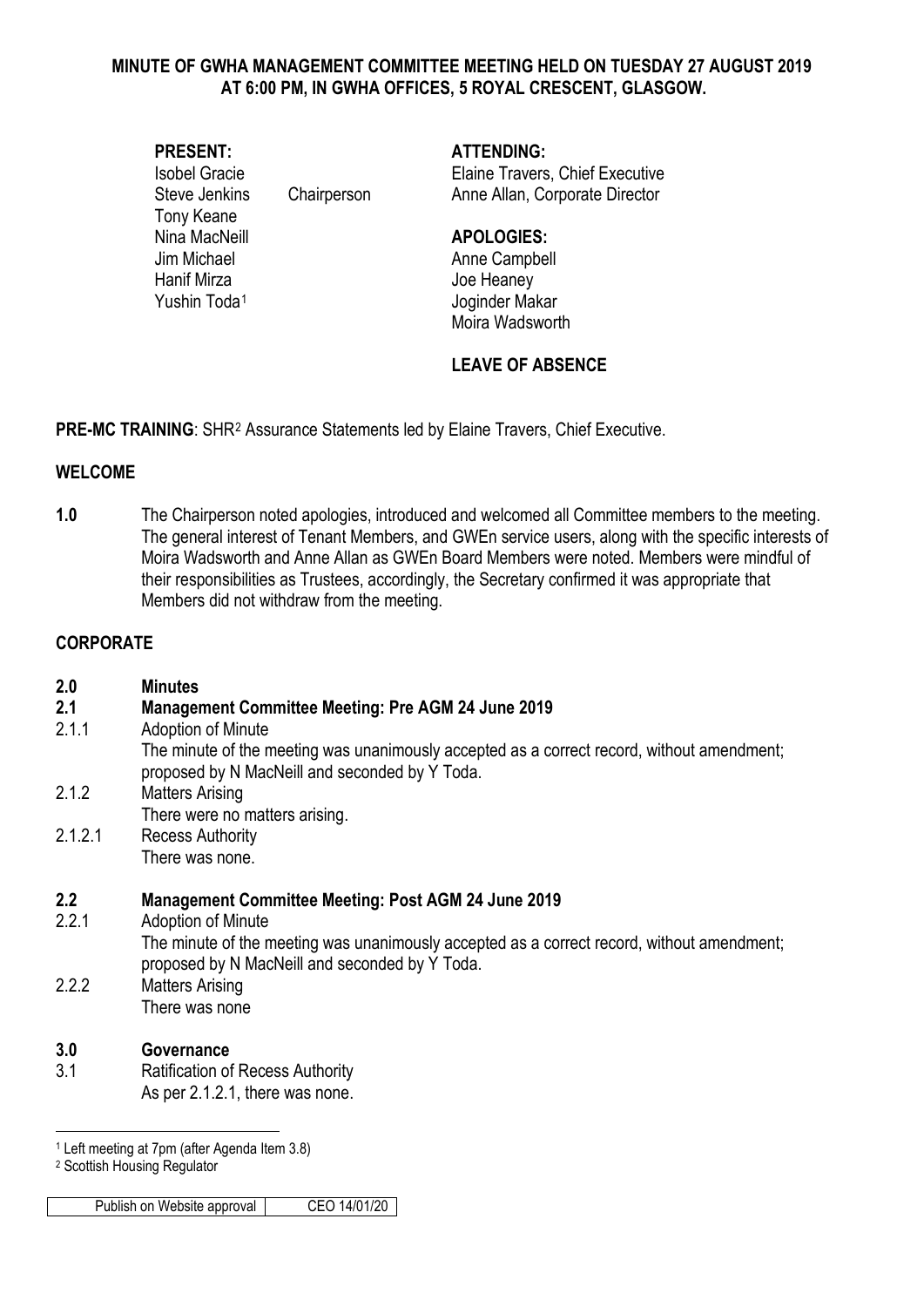| 3.2 | <b>Execution of Documents (Recess)</b><br>There was none.                                                                                                                                                                                                                                                                                                                                                                                                                                                                                                                                                                                                                                                                                                                                             |
|-----|-------------------------------------------------------------------------------------------------------------------------------------------------------------------------------------------------------------------------------------------------------------------------------------------------------------------------------------------------------------------------------------------------------------------------------------------------------------------------------------------------------------------------------------------------------------------------------------------------------------------------------------------------------------------------------------------------------------------------------------------------------------------------------------------------------|
| 3.3 | <b>Membership Applications</b><br>Members considered Report No 1, unanimously approving the membership application<br><b>Name</b><br><b>Address</b><br><b>Share</b><br>PERSONAL DATA REDACTED<br>PERSONAL DATA REDACTED<br>PERSONAL DATA REDACTED                                                                                                                                                                                                                                                                                                                                                                                                                                                                                                                                                     |
| 3.4 | Registers: Notifiable Events/Data Breaches<br>Report No.2 was considered and noted. Members agreed the presentation of the data breach<br>register to MC meetings, with full reporting through the Audit Sub Committee.                                                                                                                                                                                                                                                                                                                                                                                                                                                                                                                                                                               |
| 3.5 | Management Committee Schedule 2019/20<br>Report No.3 was considered. Members discussed arrangements for the new cycle and confirmed<br>unanimously:<br>1. The Reporting Plans 2019/20 and performance targets, subject to minor amendment to ASC <sup>3</sup><br>Plan to note quarterly risk review.<br>2. MC Annual Training Programme, including stock visit 13/09/19.<br>3. The proposed cycle of meetings and starting time of 6pm, as existing.<br>4. Catering arrangements as existing.<br>5. Meeting arrangements and issue of papers as existing.                                                                                                                                                                                                                                             |
| 3.6 | <b>Management Committee Remit</b><br>Report No 4 was considered and the Remits unanimously approved. Having regard to appraisals,<br>skills assessments and experience; and to ensure appropriate succession planning and compliance,<br>the undernoted was agreed:<br>1. MC Remit: EVH/SFHA <sup>4</sup> Representatives as existing.<br>2. ASC Remit: Members as existing; and I Gracie attending as Observer.<br>3. SSC <sup>5</sup> Remit: J Heaney invited to attend, in addition to existing Members.<br>4. Convenors to be elected at the first Meeting of the Sub-Committees.                                                                                                                                                                                                                 |
| 3.7 | Governance Strategy: MC Role Descriptions<br>Report No.5 was considered and the revised Role Descriptions were unanimously approved for<br>incorporating to the Governance Strategy. Members agreed a mentoring system would be helpful for<br>new MC Members.                                                                                                                                                                                                                                                                                                                                                                                                                                                                                                                                        |
| 3.8 | <b>AGM Evaluation and Draft Minute</b><br>Report No.6 was considered. Members discussed the evaluation and outcomes, and the presentation<br>was updated to incorporate members' feedback including:<br>1. Aside from the unavoidable audio fault; a well-organised and successful event;<br>2. 50% of shareholders either attending the AGM, or submitting apologies in advance;<br>3. An articulate and informative presentation by the external auditor.<br><b>MC Members:</b><br>1. Confirmed the cancellation of seven shares;<br>2. Verified the draft AGM Minute as a true reflection of the meeting;<br>3. Reflecting trends, suggested additional measures for encouraging and promoting membership<br>and participation amongst new tenants, BME <sup>6</sup> households and AGM Observers. |
|     |                                                                                                                                                                                                                                                                                                                                                                                                                                                                                                                                                                                                                                                                                                                                                                                                       |

<span id="page-1-0"></span><sup>3</sup> Audit Sub Committee

<span id="page-1-2"></span><sup>5</sup> Staffing Sub Committee

<span id="page-1-1"></span><sup>4</sup> Scottish Federation of Housing Associations

<span id="page-1-3"></span><sup>6</sup> Black and Minority Ethnic